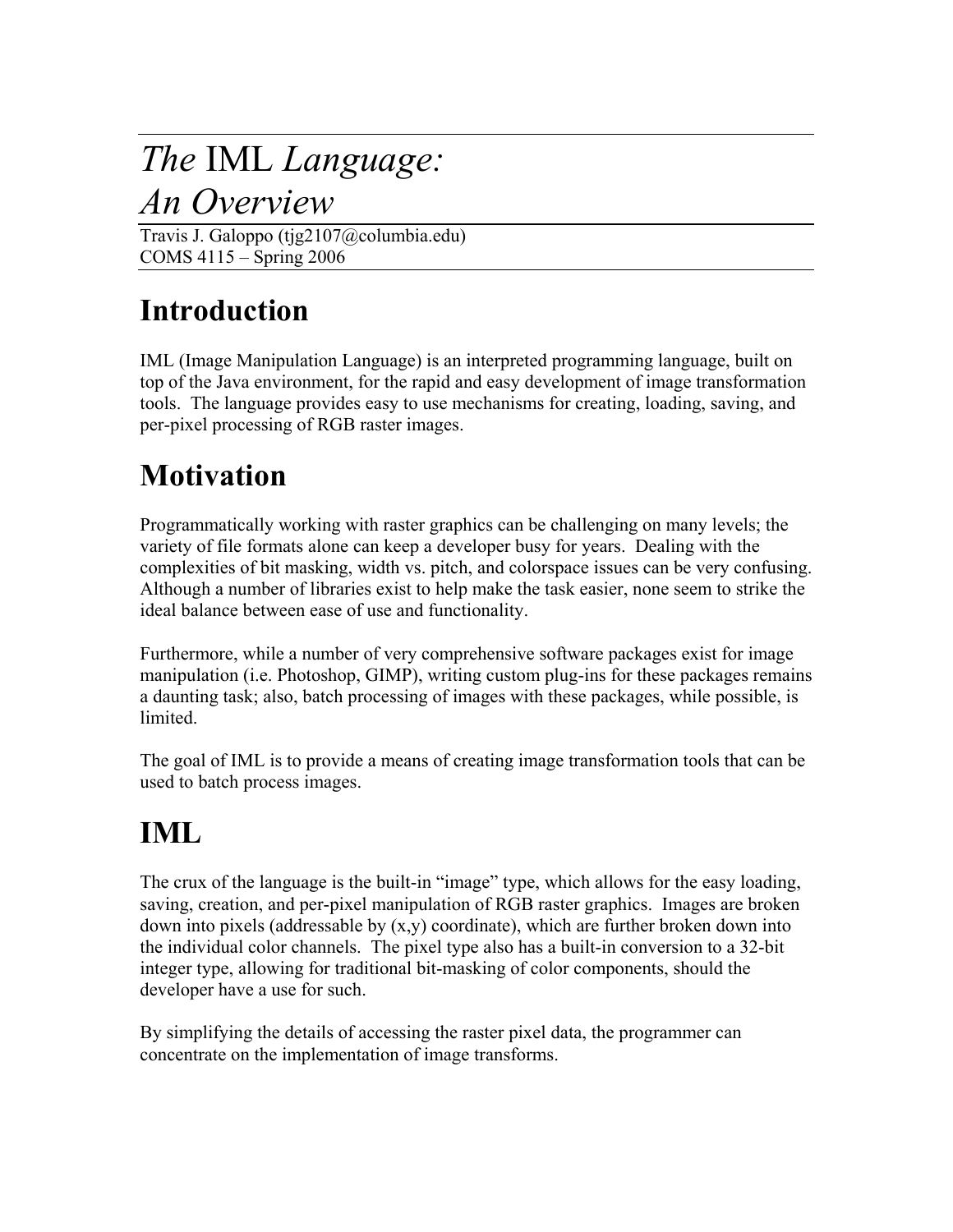## Considerations

#### Special Purpose

IML is a special purpose language; as such, it provides only the constructs essential to the task of image manipulation, and limited, if any, support for general application development.

#### **Simplicity**

The special purpose nature of IML means that the language itself is quite small, making it relatively easy to learn. Furthermore, the built-in image and pixel types make the normally tricky task of raster manipulation quite easy.

#### **Portability**

Being rooted in the Java language, IML programs are architecture neutral and completely portable. Write once, run everywhere! (Well, ok, everywhere there is a Java runtime installed)

## Sneak Peek

#### Syntax

IML syntax is a hybrid of Pascal and C++. Variable and function declarations take a Pascal-like form; for example:

To define a function, foo, which takes an integer, a, as an argument and returns an integer, you would use the following declaration:

function foo(a : integer) : integer

To define a function, bar, which takes an image, img, as an argument and returns nothing, you would use the following declaration:

function bar(img : image) : null

Variables defined within a function are preceded by the 'var' keyword:

var i, j : integer;

Most statements, however, are more familiar to  $C$  and  $C^{++}$  programmers: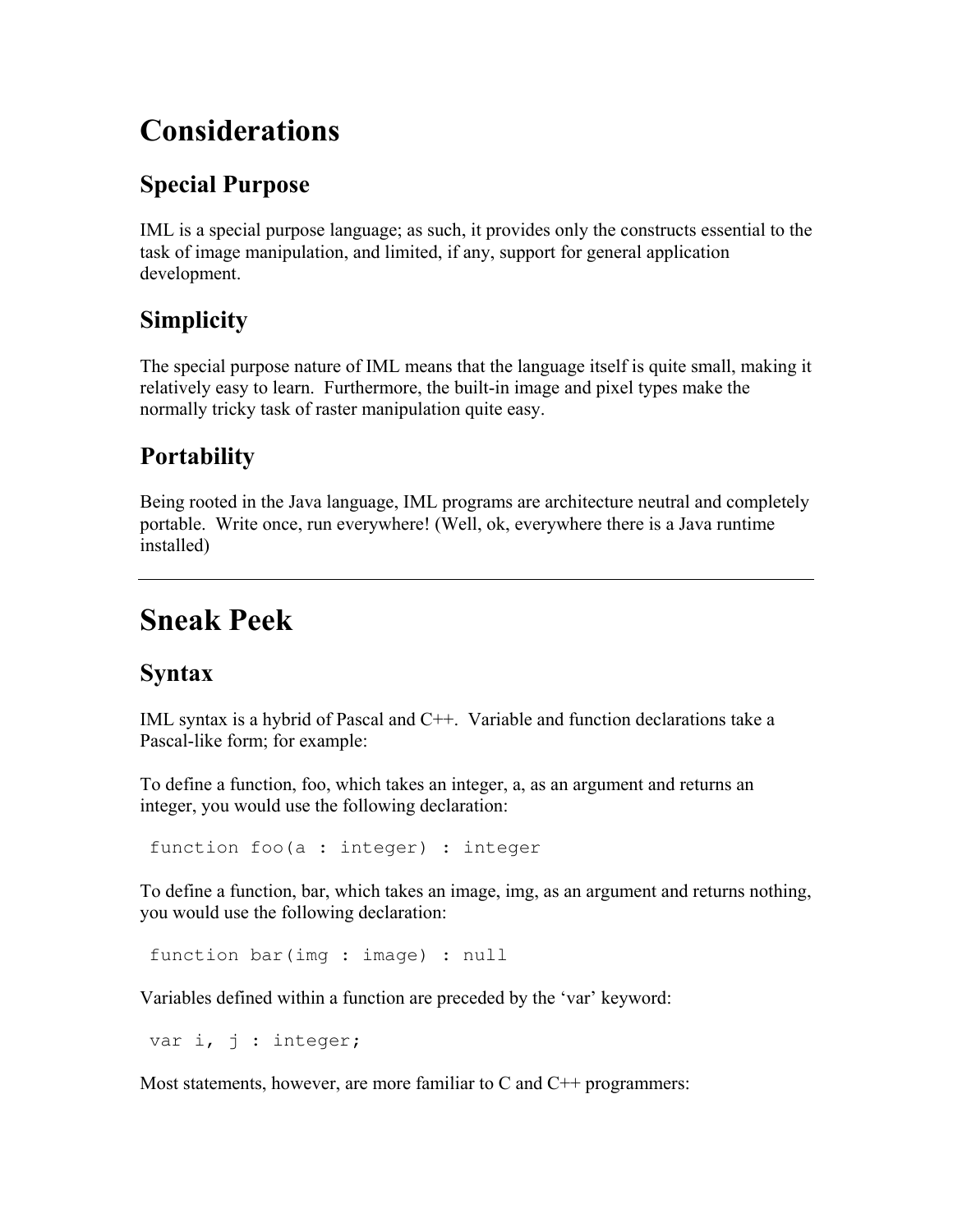```
for(i=0; i<10; i++){
   if(i % 2){ 
    j = i * 5; } else { 
   j = i / 2; } 
 }
```
A function to perform a 50% alpha blend of two pixels would look like this:

```
 function alphablend(p1 : pixel, p2 : pixel) : pixel { 
   var p3 : pixel; 
  p3.read = (p1.read + p2.read) / 2;p3.green = (p1.green + p2.green) / 2;
  p3.blue = (p1.blue + p2.blue) / 2; return p3; 
 }
```
As noted earlier, however, the language supports an implied conversion between the pixel type and the integer type, allowing code such as:

```
/* Invert pixel - for each color channel, c, c = 255-c */
 function invert(p1 : pixel) : pixel { 
  var p2 : pixel; 
 p2 = \sim p1 & 0x00FFFFFF;
   return p2; 
 }
```
Furthermore, while user defined classes are not permitted in IML, the built in image type is a class with both static and instance methods. For example:

To load an image, we can say:

 var myImage : image; myImage = image::open("someimage.jpg");

To create a new image, we can say:

```
 var newImage : image; 
newImage = image::create(640, 480);
```
we could then save that image:

```
 newImage.save("myimage.jpg");
```
Pixel data within the image is accessed by treating the image object as a two-dimensional array of pixels: